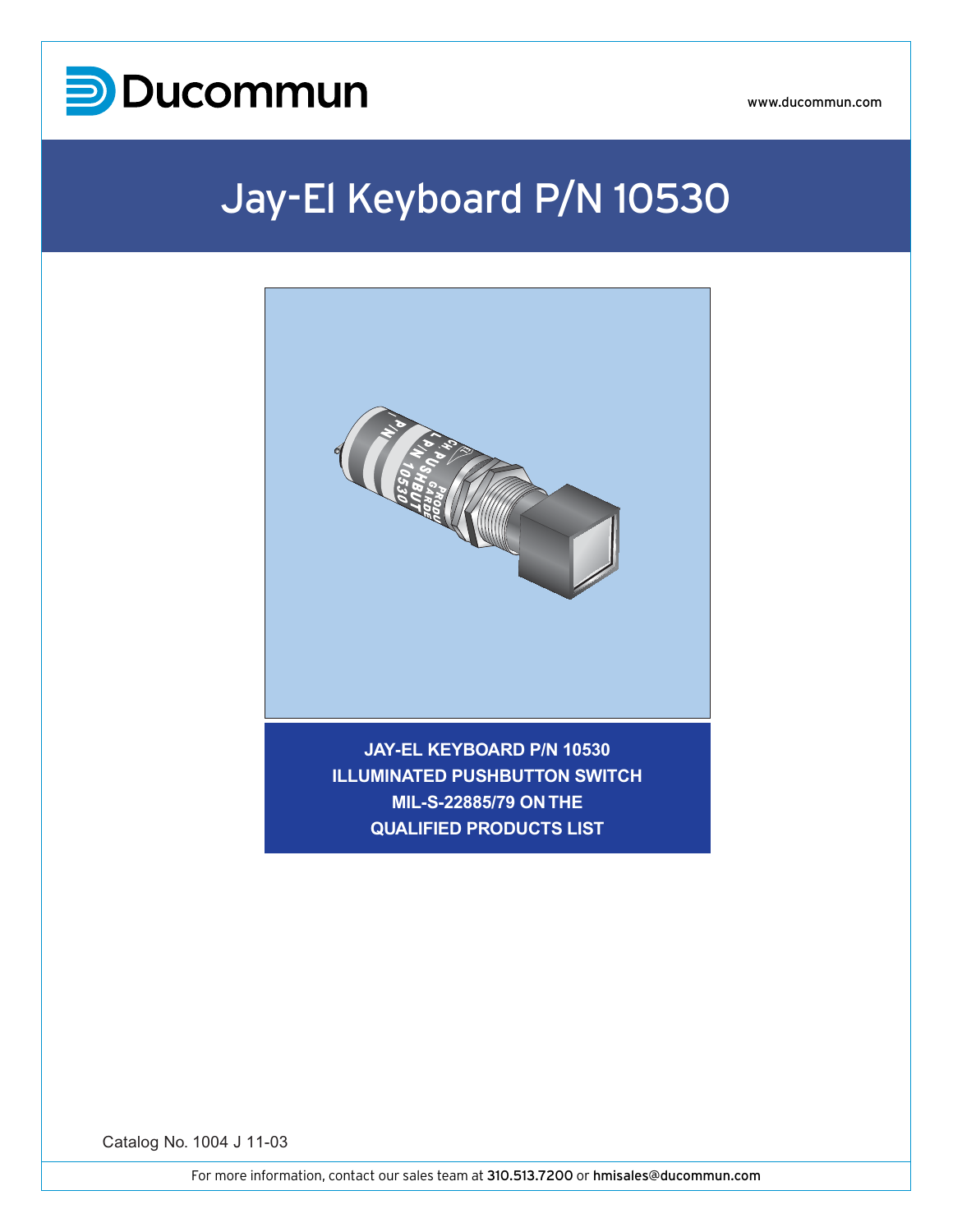www.ducommun.com

# **UCOM**

MIL-S-22885/79 on the Qualified Products List



### **ENGINEERING SPECIFICATIONS**

#### **ELECTRICAL**

Switch Contacts: Silver alloy contacts are a standard. Gold contacts are recommended for reliable low level switching below 1.0 amperes.

#### Switch Ratings:

#### **SILVER CONTACTS** Maximum 2/

| Load                              | Sea Level                        | 50,000 FT                  |                                  |  |
|-----------------------------------|----------------------------------|----------------------------|----------------------------------|--|
|                                   | 28VDC                            | 115VAC, 60Hz               | 28VDC                            |  |
| Resistive<br>Inductive<br>Lamp 1/ | 7.0 Amps<br>4.0 Amps<br>2.5 Amps | 7 Amps<br>7 Amps<br>2 Amps | 4.0 Amps<br>2.5 Amps<br>2.5 Amps |  |

1/Inrush, 10:1 for 20 milliseconds maximum.

2/ Minimum conditions are dependent on use and atmospheric conditions. Contact Jay-El for Detailed applications information.

#### **GOLD CONTACTS**

Gold Contacts: Sea level to 50,000 feet, 28V, 1Amp. Res., .5 Amp Ind.

Contact Resistance: 25 milliohms maximum in accordance with MIL-S-22885 for switch contacts and 1 Ohm maximum in accordance with MIL-S-22885 for lamp contacts.

Electrical Life: Para. 3.6.24 of MIL-S-22885

Lamp Type: T1 3/4 midget flange base incandescent is standard.

Page 2

#### **DESIGN FEATURES**

The Keyboard Switch is an illuminated pushbutton switch designed and qualified for military, airborne and commercial computer applications. Dry circuit or power switch available.

Solder or Printed Circuit Board terminations in single or two pole double throw switching.

Lighting and display techniques are available to meet military and commercial requirements.

Seven different pushbutton sizes Sealed or Un-sealed.

#### **LEGEND REQUIREMENTS**

Many combinations of character of background illumination may be accomplished, including sunlight readable Display Type 8. NVIS Compatible lighting contact factory.

#### **MECHANICAL**

Light Weight : 18.3 grams maximum

Actuation Force :  $22 \pm 4$  oz.; unsealed  $24 \pm 8$  oz.; sealed Pre-travel : .125 ± .060<br>Over-travel : .015 minimu Over-travel : .015 minimum<br>Switch Action : 1 and 2 pole m : 1 and 2 pole momentary Mounting Torque :  $5 \pm .5$  inch lbs. Mechanical Life 100,000 cycles Pushbutton Extraction Force : 2 to 8 lbs.

#### **ENVIRONMENTAL**

Temperature high:  $+85^{\circ}$ C Low:  $-55^{\circ}$ C

Humidity: Per MIL-STD-202, Metrhod 106

- Explosion: Per Per MIL-STD-810, Method 511, Procedure 11
- Shock: 75 G's, 6 milliseconds, Half Sine and MIL-S-901C

EMI: Per Per MIL-STD-285

Vibration: 10 to 500 @ 0.06DA or 10g (peak) which ever is less.

Basic switch contacts per MIL-S-8805

**ALL INFORMATION PUBLISHED IN THIS CATALOG IS EFFECTIVE AT TIME OF PUBLICATION AND IS SUBJECT TO CHANGE WITHOUT NOTICE.**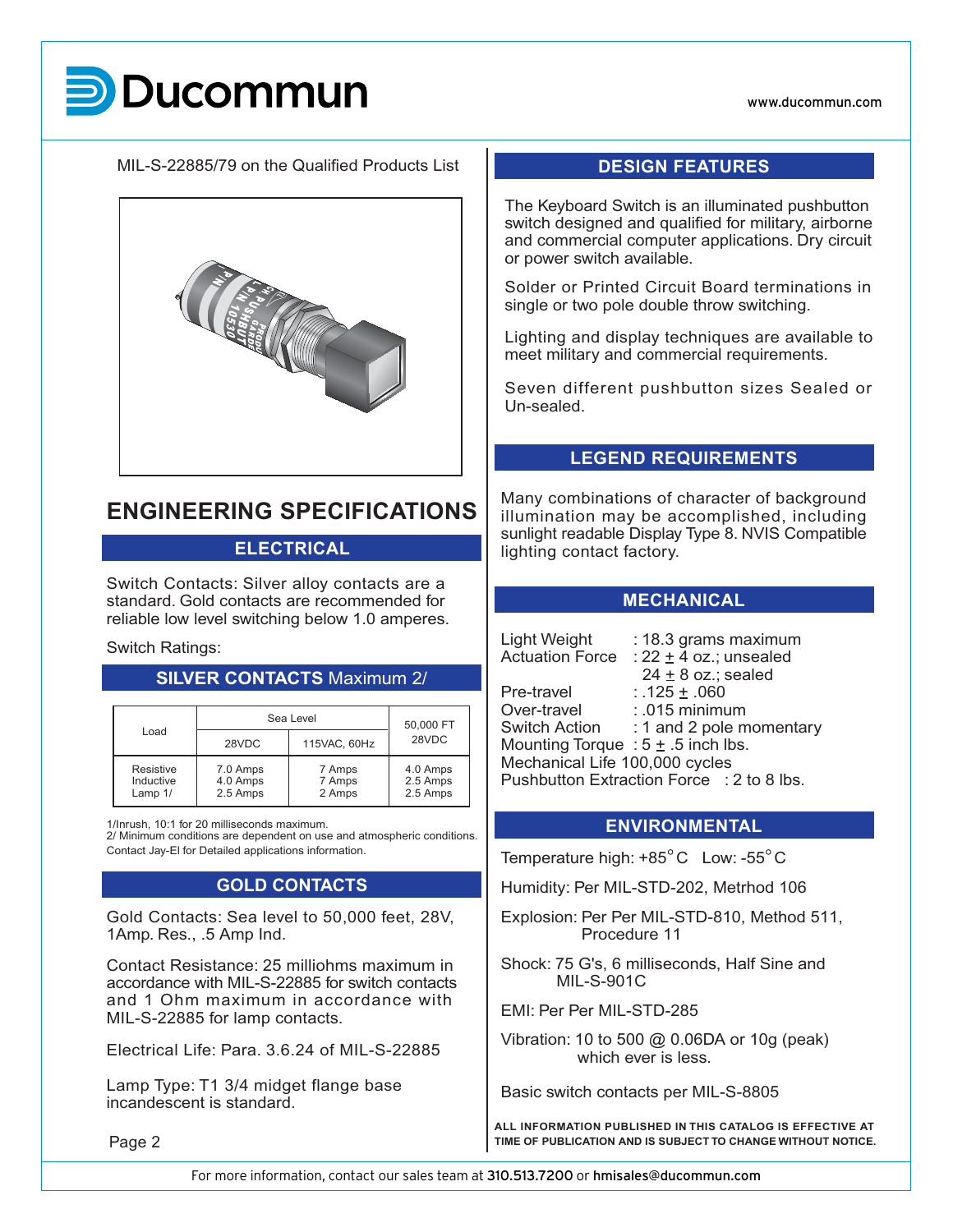## Ducommun



**ORDERING PROCEDURE -** Fill out Preliminary Product Specification using Tables below and submit to Jay-El for Customer Code assignment.

| <b>TABLE 1</b><br><b>BASIC P/N</b> | <b>TABLE 2</b><br><b>MOUNTING TYPE</b>                                                               | TABLE 3<br><b>BEZEL COLOR</b>                     | <b>TABLE 4</b><br><b>SPLIT GROUND</b> | <b>TABLE 5</b><br><b>EMI</b>                                                      | TABLE 6<br><b>DRIP PROOF</b><br><b>SEAL</b>                                               | <b>TABLE 7</b><br><b>RETAINED</b><br><b>PUSHBUTTON</b>                                  | TABLE 8<br><b>PUSHBUTTON</b><br><b>STYLE</b>                       | TABLE 9<br><b>SWITCH POLES</b>                                                                      | TABLE 10<br><b>CONTACTS</b>                                       |                                                           |  |
|------------------------------------|------------------------------------------------------------------------------------------------------|---------------------------------------------------|---------------------------------------|-----------------------------------------------------------------------------------|-------------------------------------------------------------------------------------------|-----------------------------------------------------------------------------------------|--------------------------------------------------------------------|-----------------------------------------------------------------------------------------------------|-------------------------------------------------------------------|-----------------------------------------------------------|--|
| 10530                              | <b>NOT</b><br><b>APPLICABLE</b>                                                                      | <b>NOT</b><br>APPI ICABLE                         | <b>NOT</b><br><b>APPLICABLE</b>       | <b>YFS</b><br><b>NO</b>                                                           | <b>YES</b><br><b>NO</b>                                                                   | <b>NOT</b><br><b>APPLICABLE</b>                                                         | BCDE<br>F G H                                                      | 0 INDICATOR<br>11 SPDT<br>22 SPDT                                                                   | (ABOVE 1 AMP)<br>$\mathbf{s}$<br><b>SILVER</b><br><b>CONTACTS</b> | (BELOW 1 AMP)<br>G GOLD<br><b>CONTACTS</b>                |  |
| TABLE 11<br><b>SWITCH ACTION</b>   | TABLE 12<br><b>UNLIGHTED</b><br><b>BACKGROUND</b><br><b>COLOR</b>                                    | TABLE 13<br><b>DISPLAY DATA</b>                   |                                       | * LIGHTED                                                                         | <b>TABLE 14</b><br><b>COLOR</b>                                                           |                                                                                         | * * DISPLAY TYPE                                                   | TABLE 15                                                                                            |                                                                   | TABLE 16<br><b>CHARACTER SIZE</b><br><b>AND PLACEMENT</b> |  |
| O INDICATOR<br>M MOMENTARY         | <b>BIK</b><br><b>BLACK</b><br><b>DIFFUSED</b><br><b>DW</b><br>WHITE.<br>NG<br>NUETRAL<br><b>GRAY</b> | TO BE SPECIFIED.<br>ON PRELIMINARY<br><b>FORM</b> | А                                     | CLEAR<br>$\mathcal{C}$<br><b>RED</b><br>R<br>AMBER<br>YELLOW<br>G<br><b>GREEN</b> | WI<br><b>WHITE</b><br>LIGHT<br>NUETRAL<br>N <sub>G</sub><br>GRAY<br><b>AVIATION</b><br>AG |                                                                                         | BACKGROUND ILLUMINATES IN COLOR.<br>2. REPLACED BY DISPLAY TYPE 7. | 1 BLACK CHARATERS ON DIFFUSED WHITE BACKGROUND.<br>3 UNREADABLE BEEORE LIGHTED OPAQUE CHARACTERS ON |                                                                   | <b>SEE CHARACTER</b><br><b>INFORMATION</b><br>CHART       |  |
|                                    | <b>RED</b><br>R<br><b>AMBER</b><br>A<br><b>YELLOW</b>                                                |                                                   | B<br><b>DW</b>                        | <b>BLUE</b><br>DIFFUSED<br><b>WHITE</b>                                           | <b>GREEN</b><br><b>AVIATION</b><br>AY<br>YELLOW                                           | NEUTRAL GRAY ILLUMINATING BACKGROUND<br>4. ILLUMINATING CHARACTERS ON BLACK BACKGROUND. |                                                                    | <b>TABLE 17</b><br><b>LAMPS</b>                                                                     |                                                                   |                                                           |  |

AG1 AVIATION GREEN1

\* AG OR AY SHOULD BE SPECIFIED WHEN GREEN OR YELLOW IS TO MEET MIL - C - 25050 AY APPEARS AMBER WHEN ILLUMINATED.

B1 AND AG1 SPECIAL HIGH BRIGHT BLUE & GREEN RECOMMENDED FOR DISPLAY TYPE 8.

WHITE<br>
NG NUETRAL<br>
R RED<br>
A AMBER<br>
Y YELLOW<br>
G GREEN<br>
BLUE<br>
BLUE

\* \* DISPLAY TYPE 8 IS AVAILABLE IN .012 STROKE WIDTH ONLY.

A AMBER Y YELLOW G GREEN B BLUE DW DIFFUSED WHITE B1 BLUE 1

**CHARACTER INFORMATION** (HORIZONTAL DIRECTION ONLY) IF ADDITIONAL CHARACTERS PER LINE ARE REQUIRED SPECIFY FUTURA MEDIUM CONDENSED.

3. UNREADABLE BEFORE LIGHTED. OPAQUE CHARACTERS ON NEUTRAL GRAY ILLUMINATING BACKGROUND. 4. ILLUMINATING CHARACTERS ON BLACK BACKGROUND. CHARACTERS SHALL NOT APPEAR ILLUMINATED IN UNLIT CONDITION. 5. CONTRASTING OPAQUE CHARACTERS ON ILLUMINATING COLORED BACKGROUND. BLACK CHARACTERS ON YELLOW OR AMBER BACKGROUND. WHITE CHARACTERS ON ALL OTHER COLORS. 6. DISPLAY TYPES NOT COVERED BY THIS TABLE SHOULD BE SPECIFIED BY A NOTE ON PURCHASE ORDER OR MAY BE SPECIFIED ON JAY-EL CUSTOMER SPECIFICATION. 7. WHITE CHARACTERS ILLUMINATE IN COLOR ON BLACK BACKGROUND. 8. SUNLIGHT READABLE ILLUMINATING CHARACTERS ARE HIDDEN BEFORE LIGHTED. BLACK BACKGROUND. CHARACTERS ARE VISIBLE IN DIRECT SUNLIGHT. 910,000FC) WHEN LIGHTED.

T1 3/4 NUMBER 328 5V 330 12V 328<br>330<br>387

| <b>FUTURA MEDIUM CONDESED</b> | <b>SIZE</b> |      | <b>STROKE HEIGHT</b> | <b>CHARACTERS PER LINE</b> |                |                |                |                |                |                |        |
|-------------------------------|-------------|------|----------------------|----------------------------|----------------|----------------|----------------|----------------|----------------|----------------|--------|
|                               |             |      |                      | B                          | C              | D              | Е              | F              | G              | н              |        |
| JAY - EL PRODUCTS INC.        | $-1$        | .012 | .072                 | 6                          | 6              | 8              | 8              | 8              | 8              | 5              |        |
| JAY - EL PRODUCTS INC.        | $-2$        | .012 | .087                 | 5                          | 5              | $\overline{7}$ | $\overline{7}$ | $\overline{7}$ | $\overline{7}$ | $\overline{4}$ |        |
| JAY - EL PRODUCTS INC.        | $-3$        | .012 | .109                 | $\overline{4}$             | $\overline{4}$ | 5              | 5              | 5              | 5              | 3              |        |
| JAY - EL PRODUCTS             | $-4$        | .012 | .125                 | 3                          | 3              | $\overline{4}$ | $\overline{4}$ | $\overline{4}$ | 4              | 3              |        |
| JAY - EL PRODUCTS             | $-5$        | .012 | .145                 | 3                          | 3              | 4              | $\overline{4}$ | $\overline{4}$ | 4              | $\overline{2}$ |        |
| JAY-EL PRODU                  | $-6$        | .012 | .175                 | 2                          | $\overline{2}$ | 3              | 3              | $\mathcal{R}$  | 3              | $\overline{2}$ |        |
| $JAY - EL$ PRO                | $-7$        | .012 | .222                 | 2                          | 2              | 2              | $\overline{2}$ | 2              | $\overline{2}$ | 2              | Page 3 |

For more information, contact our sales team at 310.513.7200 or hmisales@ducommun.com